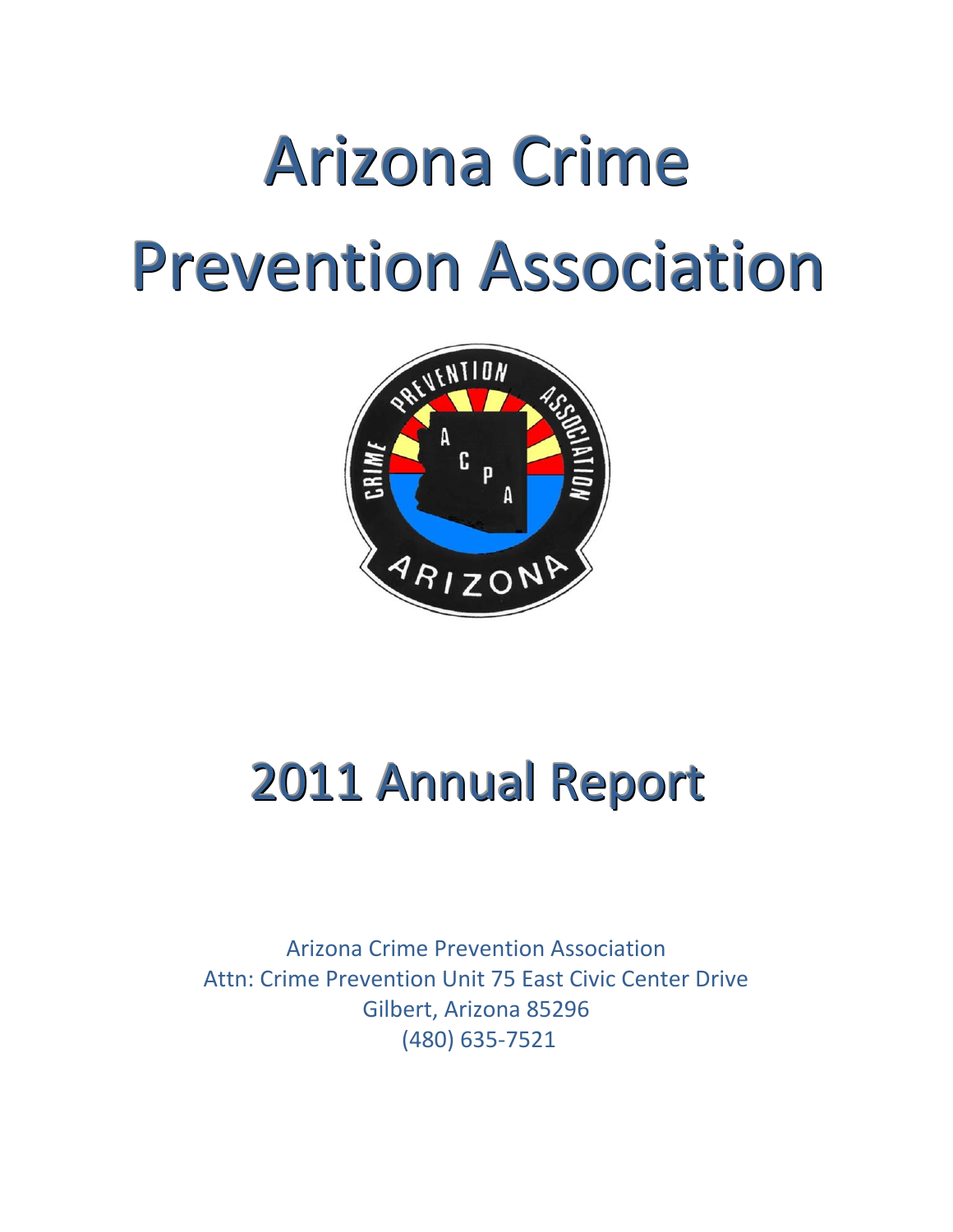## **Crime Prevention Defined**

The Arizona Crime Prevention Association supports the following definition of Crime Prevention:

**Crime Prevention is the anticipation, recognition and appraisal of a crime risk and the steps taken to eliminate or reduce the risk.** 

# **Principles of Crime Prevention:**

The National Crime Prevention Council has identified the following principles of Crime Prevention:

**Crime Prevention is:** 

- ‐ everyone's business
	- ‐ more than security
	- ‐ a responsibility of all levels of government
	- ‐ linked with solving social problems
	- ‐ cost effective

**Crime Prevention requires:**

- ‐ a central position in law enforcement
- ‐ cooperation of all elements of the community
- ‐ education
- ‐ tailoring to local needs and conditions
- ‐ continual testing and improvement
- **Crime Prevention improves:** ‐ the quality of life for the community and its residents

### **Mission Statement of the ACPA, Inc.**

The mission of the ACPA is to focus attention on local, state and regional issues related to crime prevention and provide a forum for the exchange, coordination and teaching of ideas, concepts and programs pertaining to the reduction of crime.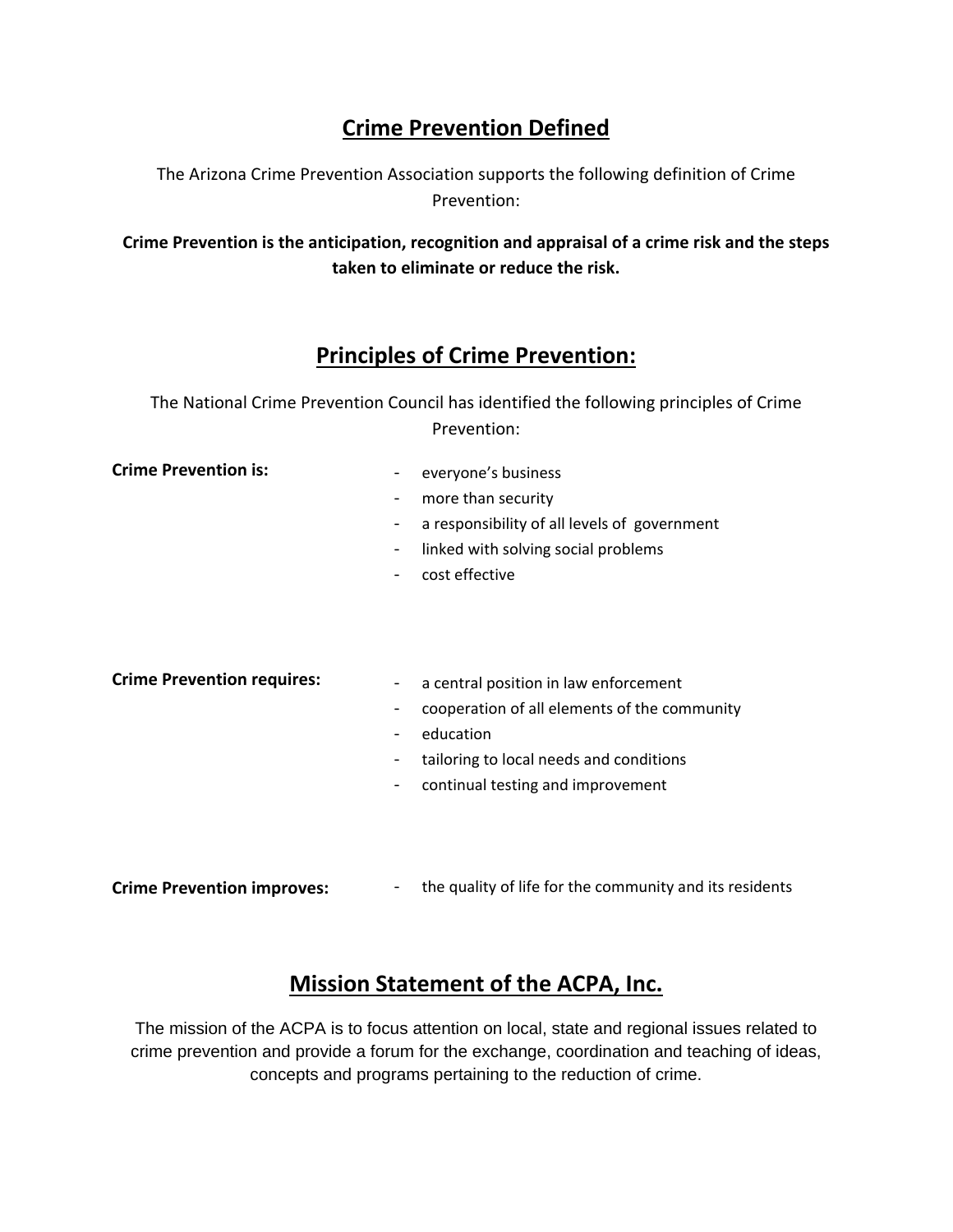# **Summary 2011 Programs and Services**

The Arizona Crime Prevention Association (ACPA) is a non‐profit 501 (c)(3) organization that has been providing crime prevention services to Arizona since 1977 and officially became a 501 (c)(3) in 1993. The purpose of the Arizona Crime Prevention Association is:

- To provide a forum for the exchange, coordination, and teaching of ideas, concepts and programs pertaining to the reduction of crime.
- To focus attention on local, regional, state and national goals and issues relating to crime prevention.
- To encourage extensive citizen and community involvement in the reduction of crime and criminal activity.
- To develop strategies which promote crime prevention planning and implementation for Arizona citizens.

#### **ACPA Membership**

The ACPA had 98 members in 2011 consisting of 20 law enforcement agencies and 18 businesses. Membership types included:

- Individual-80
- Lifetime/Honorary‐ 18
	- Bruce Wall
	- Mark Ruffennach
	- Janet Clayton
	- Kelly Brauer
	- Scott Reed
	- Kathy Groenewold
	- Denise Traves
	- Sheriff Joe Arpaio
	- Denny Dobbins
- Kelly Scrivens
- Bruce Elmblad
- Linda Morris
- Kathy Groenewold
- Ann Bowers
- Brian Kornegay
- Jim Toth
- Fred Goldman
- Jeff Landtiser

Dues for an ACPA membership run calendar year from January – December.

#### **ACPA Board of Directors for 2011 – 2012**

President Vice President **Treasurer** Secretary Director of Training Past President Vickie Owen, Gilbert Police Department Kory Sneed, Scottsdale Police Department Karen Hubbard, Mesa Police Department Angela Freeman, Glendale Police Deparmtent Douglas Lynch, Surprise Police Department Brian Kornegay, Phoenix Police Department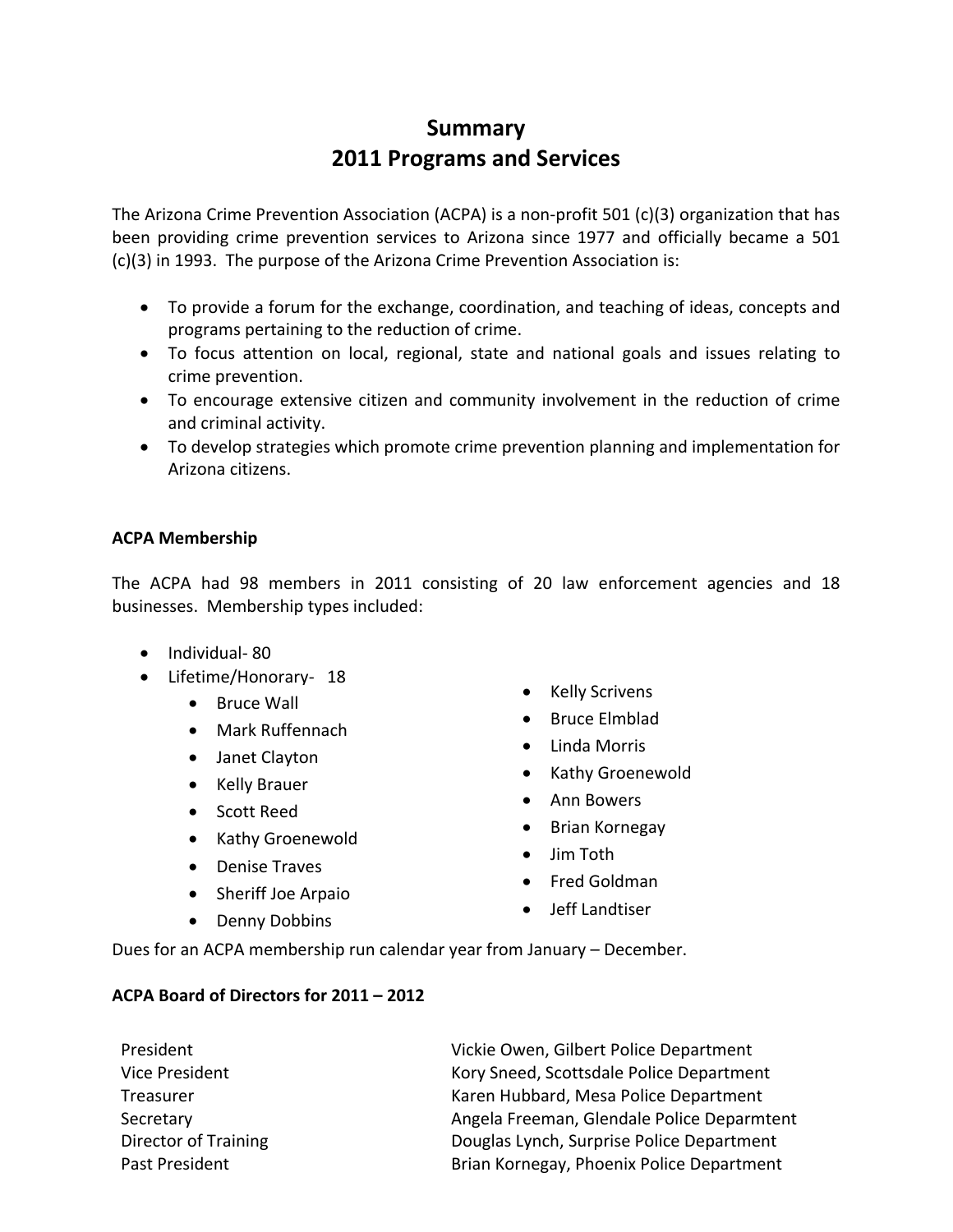Members at Large:

Doreen Anderson, Glendale Police Department Patty Gallagher, Mesa Police Department Jerry Quarles, Mesa Police Department Ann Armstrong, Arizona Automobile Theft Authority Pat Phillips, Fax Net 1 Antonia Fabian, Fax Net 1 Chrystal Reidy, Maricopa County Attorney's Office Stewart Adams, Arizona State University Police Department Kim Kelly, Gilbert Police Department Mary Jo Kuzmick, Gilbert Police Department Chi Guillermo, Glendale Police Department Tim Cornelius, First Impressions Security Doors Debra Boehlke, Arizona Attorney General's Office Scott Reed, Yavapai County Sheriff's Office

#### **2011 ACPA Board Meetings**

The Arizona Crime Prevention Association held eight board meetings throughout the year. Each board meeting was advertised through the ACPA website. The meeting minutes were posted in the "Members" section. 

January  $18^{th}$  – VIAD Building February  $15^{th}$  – VIAD Building March  $1^{st}$  – Southeast Regional Library during lunch of lighting training April  $26^{th}$  – Tempe Marketplace June  $21<sup>st</sup>$  – VIAD Building August  $16^{th}$  – VIAD Building October 18 – P.P.D. Mountain View Precinct December  $7<sup>th</sup>$  – Fiesta Inn Resort

#### **2011 ACPA Sponsored Trainings and Events**

- Charity Shred to prevent Identity Theft and Cellular Phone Event February 26<sup>th</sup>
	- o Shredding event to prevent identity theft. Donations accepted to help fund training sponsored by the ACPA
- $\bullet$  Identifying and Responding to Elder Abuse and Exploitation March 1<sup>st</sup>
	- o Focus on responding to and investigating elder abuse, neglect, exploitation and the different types of fraudulent schemes that affect our senior community
- Lighting Basics: "Don't be afraid to go into the light" April 26<sup>th</sup>
	- o A crash course in the basics of light language and hands‐on training regarding the review and critique of lighting blue prints and landscaping plans.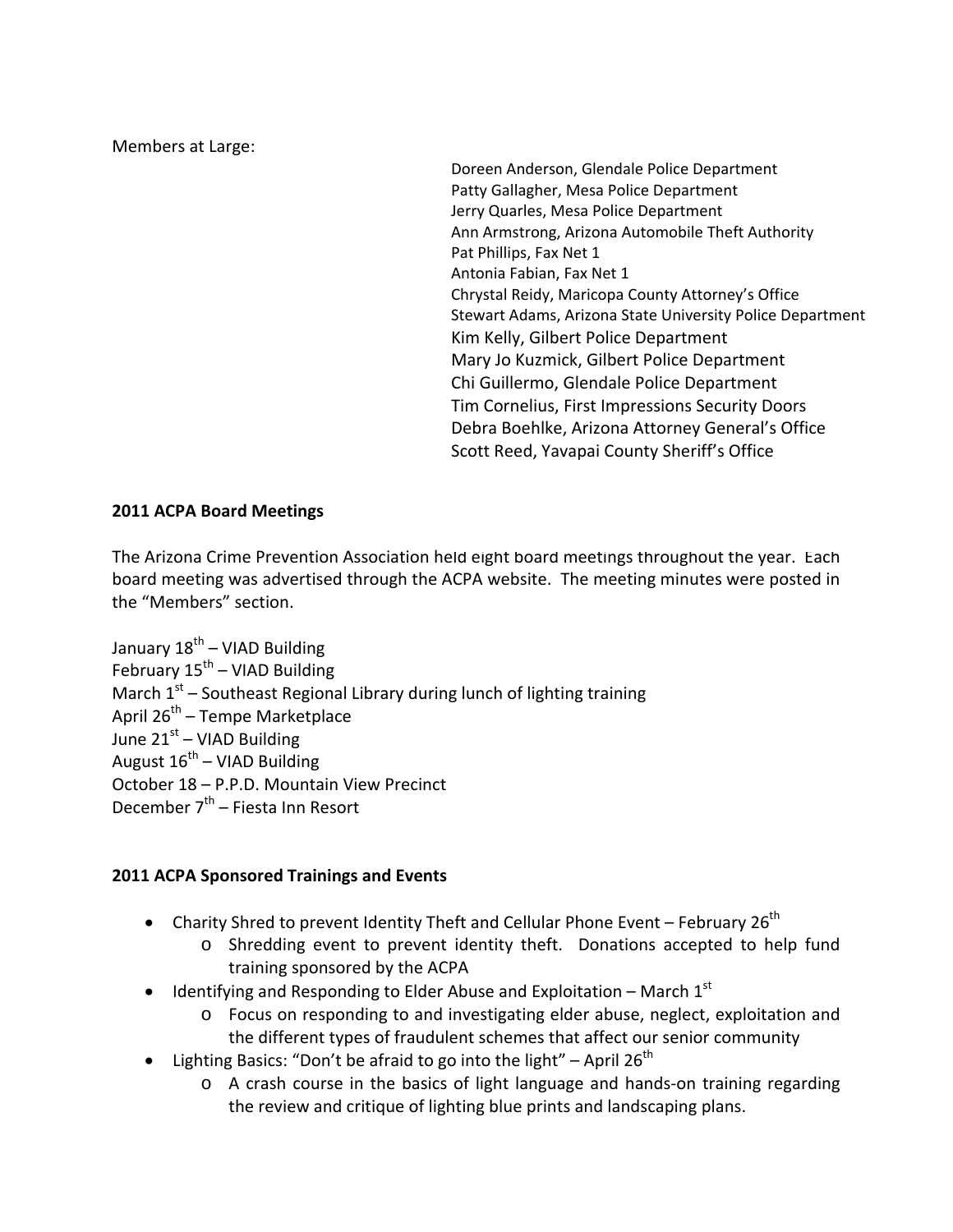- 2011 Citizen's Safety Forum and Expo. (West Valley) May 21 $^{\rm st}$ 
	- o In partnership with Arizona Attorney General Tom Horne and Maricopa County Attorney Bill Montgomery. Multiple break-out sessions on crime prevention topics and current issues instructed by experts in the field. Topics included personal safety, disaster preparedness, hoarding, distracted driving, animal abuse and many others.
- 2011 Citizen's Safety Forum and Expo. (East Valley) June  $11<sup>th</sup>$ 
	- o In partnership with Arizona Attorney General Tom Horne and Maricopa County Attorney Bill Montgomery. Multiple break-out sessions on crime prevention topics and current issues instructed by experts in the field. Topics included personal safety, disaster preparedness, hoarding, distracted driving, animal abuse and many others.
- **Intellectual Property Rights and Counterfeit Products (Flagstaff)– September 20<sup>th</sup>** 
	- o In partnership with the International Anti‐Counterfeiting Coalition Foundation. This training was created to give law enforcement the tools and resources necessary to understand the current development in the law and the harms and hazards of counterfeit products.
- **Intellectual Property Rights and Counterfeit Products (Oro Valley)– September 21**<sup>st</sup>
	- In partnership with the International Anti-Counterfeiting Coalition Foundation. This training was created to give law enforcement the tools and resources necessary to understand the current development in the law and the harms and hazards of counterfeit products.
- Arizona Business Safety Forum November  $1<sup>st</sup>$ 
	- o Training provided to businesses on how to prevent and respond to criminal activity.
- Arizona Crime Prevention Association and Arizona Auto Theft Investigators Association Media Release – December  $7<sup>th</sup>$ 
	- o The A.C.P.A. in partnership with the A.A.T.I.A released three crime prevention videos to the media, cities and organizations throughout Arizona. The videos included "Sleigh Ride", a video on preventing burglary from vehicles: "Status Updates", a video showing how the posting of information online can make you a target of crime: "Straight A's for Safety", a video from the Mesa Police Department on helping kids stay safe through awareness, alertness and avoidance. These videos can be used through November  $9<sup>th</sup>$ , 2013.

**The Arizona Crime Prevention Association By‐laws changes –** In 2011, the Board of Directors for the Arizona Crime Prevention Association began and finished the process of changes to the By-laws. A few of the more significant changes included additions to the membership types. Additions included:

 Business Associate: that includes the owner plus two transferrable memberships. This type of membership allows a for those individuals working in for‐profit commercial enterprises whose business interests are related to some facet of crime prevention in the state of Arizona to become members.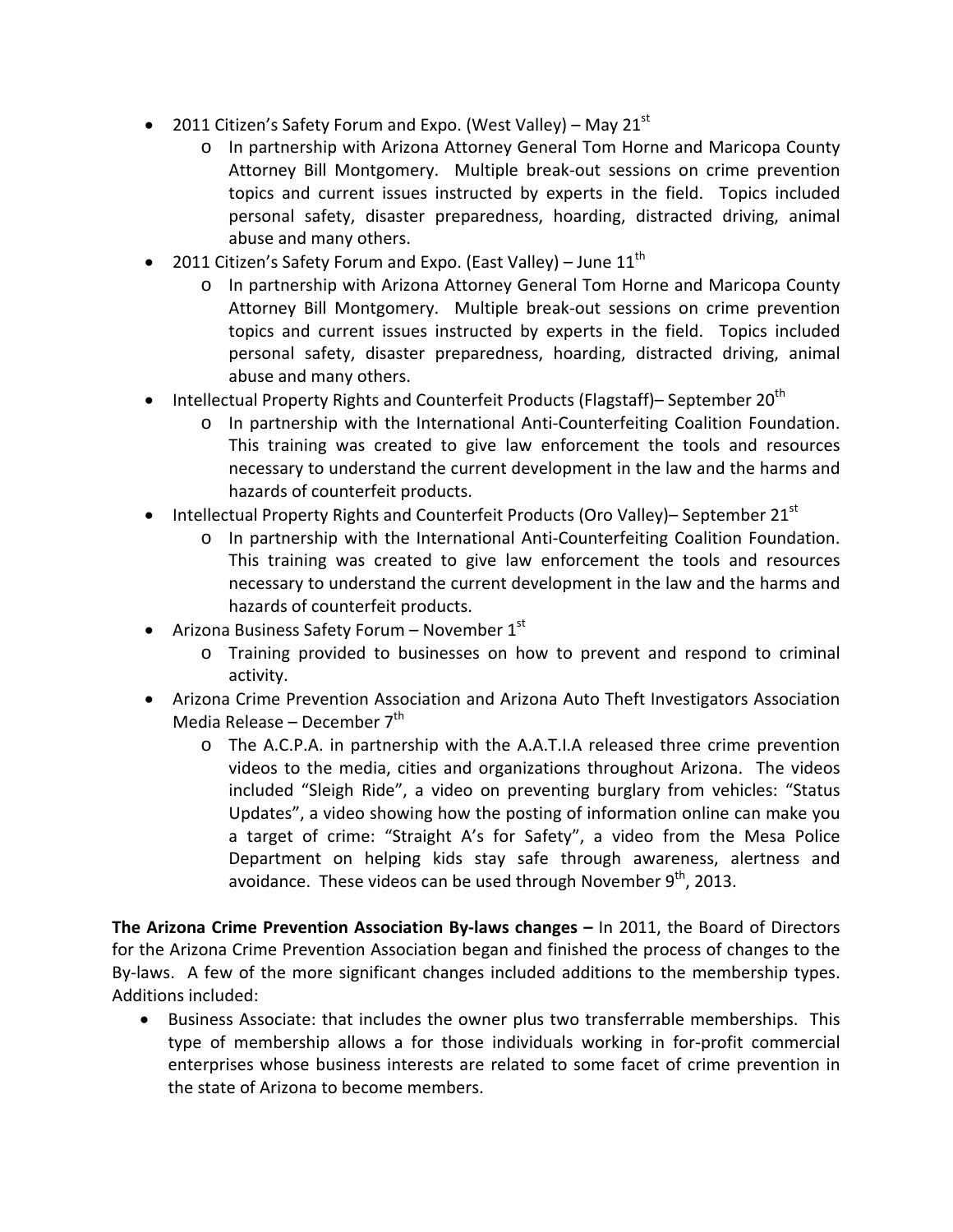- Agency: includes head of law enforcement agency plus two transferrable memberships. This new membership type allows the membership to stay with the department and not the individual employee should there be a change in personnel.
- Complimentary: may be given to individuals whom have provided outstanding service in the field of crime prevention and/or in trade for another state's association membership.

**Joint Child Safety Collaborations –** The ACPA has a child identification/fingerprint system for use by ACPA members free of charge. In 2011, there were nine events sponsored by local police departments:

Gilbert Police Department – Child I.D. Event in Gilbert on 01/20/2011 – 20 kids Gilbert Police Department – Child I.D. Event in Gilbert on 02/17/2011 – 9 kids Maricopa County Sheriff's Office – Event in Queen Creek on 04/16/2011 Gilbert Police Department – Child I.D. Event in Gilbert on 06/30/2011 – 14 kids Gilbert Police Department – Child I.D. Event in Gilbert on 07/19/2011 – 32 kids Mesa Police Department – Take 25 Child Safety Event in Mesa on 07/30/2011 Gilbert Police Department – Child I.D. Event in Gilbert on 08/02/2011 – 12 kids Gilbert Police Department – Child I.D. Event in Gilbert on 08/08/2011 – 16 kids Phoenix Police Department: Mountain View Precinct – Family Event in September

#### **Supporting Organizations and Individuals for 2011:**

- Maricopa County Attorney's Office
- Arizona Attorney General's Office
- Cotco
- First Impressions Security Doors
- Benson Security Systems
- Sun City Awning
- Voices Empowered
- Notmykid
- Kidsafe
- Arizona Elks Club
- ACE Security Laminates
- Frito Lay
- Village Inn
- Target
- $\bullet$  Fry's
- Crescent Crown Distributing
- Corporate Security Specialists, Inc.
- Cabela's
- Central Christian Church